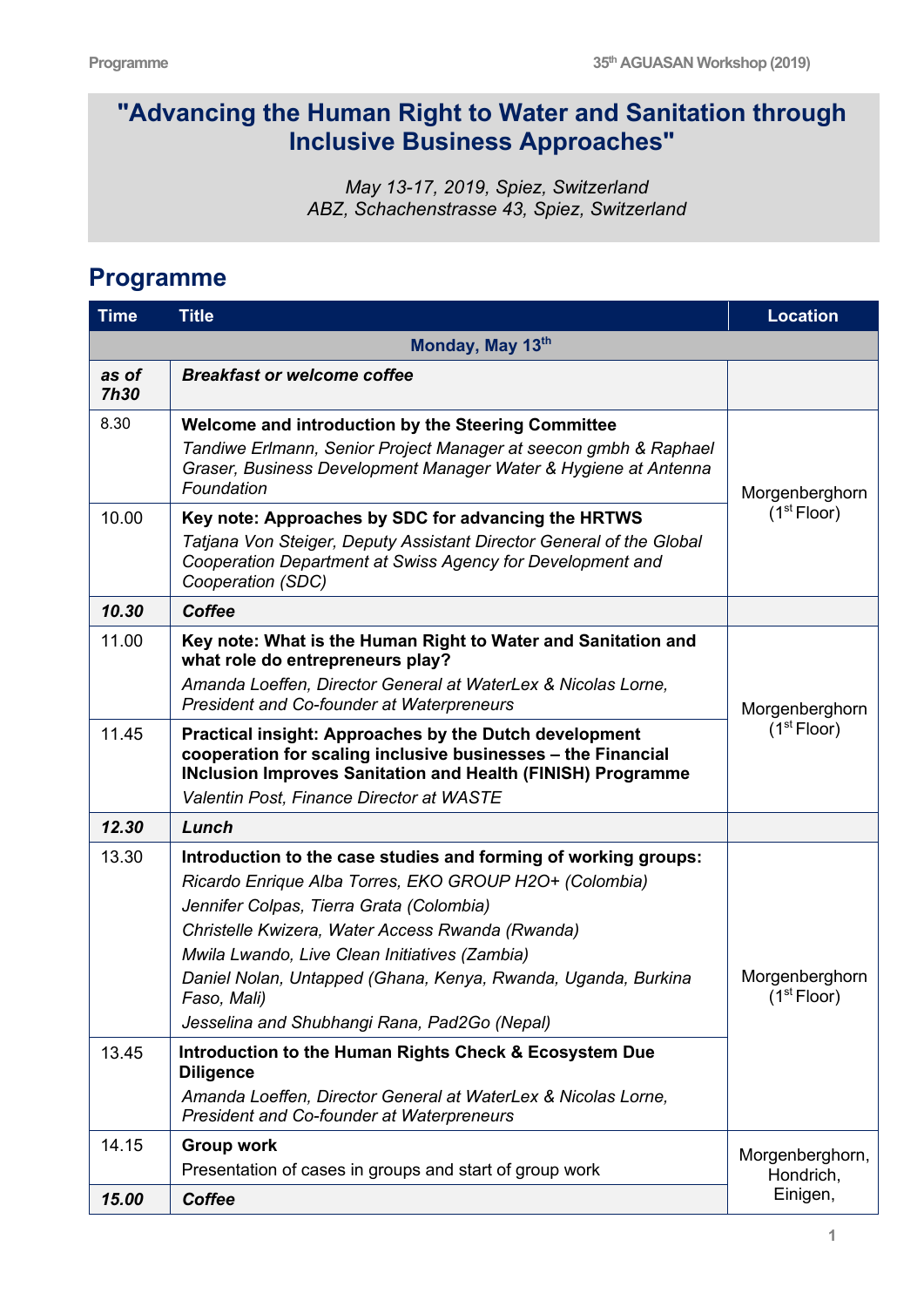| 15.30 | <b>Group work</b><br>continued                                                                                                                                                                                                                                                                                                                                                                                                                                                                         | Hermann Herzer<br>Stube (all floors)                                             |  |  |  |  |
|-------|--------------------------------------------------------------------------------------------------------------------------------------------------------------------------------------------------------------------------------------------------------------------------------------------------------------------------------------------------------------------------------------------------------------------------------------------------------------------------------------------------------|----------------------------------------------------------------------------------|--|--|--|--|
| 16.45 | Reporting back to the plenary                                                                                                                                                                                                                                                                                                                                                                                                                                                                          | Morgenberghorn<br>(1 <sup>st</sup> Floor)                                        |  |  |  |  |
| 17.00 | End of day 1                                                                                                                                                                                                                                                                                                                                                                                                                                                                                           |                                                                                  |  |  |  |  |
|       | Tuesday, May 14th                                                                                                                                                                                                                                                                                                                                                                                                                                                                                      |                                                                                  |  |  |  |  |
| 8.30  | Recap                                                                                                                                                                                                                                                                                                                                                                                                                                                                                                  | Morgenberghorn<br>(1 <sup>st</sup> Floor)                                        |  |  |  |  |
| 8.40  | <b>Group work</b><br>continued                                                                                                                                                                                                                                                                                                                                                                                                                                                                         | Morgenberghorn,<br>Hondrich,<br>Einigen,<br>Hermann Herzer<br>Stube (all floors) |  |  |  |  |
| 9.45  | Panel: De-risking WASH investments through building functional<br>ecosystems<br>Rightholder voice: Binayak Das, Programme Coordinator at Water<br><b>Integrity Network</b><br><b>Dutybearer voice: the</b><br>Private sector voice: Adriaan Mol, Impact Entrepreneur at BushProof<br>NGO voice: Olivier Normand, Project Director at the International<br>Secretariat for Water, Tajikistan and Uzbekistan<br><b>UN voice:</b> Catarina Albuquerque, former Special Rapporteur for the<br><b>HRTWS</b> | Morgenberghorn<br>(1 <sup>st</sup> Floor)                                        |  |  |  |  |
| 10.30 | <b>Coffee</b>                                                                                                                                                                                                                                                                                                                                                                                                                                                                                          |                                                                                  |  |  |  |  |
| 11.00 | Key note: Partnerships for promoting market-based HRTWS<br>approaches<br>Catarina de Albuquerque, Executive Chair at Sanitation and Water for<br>All                                                                                                                                                                                                                                                                                                                                                   | Morgenberghorn<br>(1 <sup>st</sup> Floor)                                        |  |  |  |  |
| 11.30 | <b>Workshop meets the AGUASAN Community of Practice</b><br>Speed Dating with Swiss-based water and sanitation experts                                                                                                                                                                                                                                                                                                                                                                                  | Merligen &<br>Bärenplatz<br>(Ground Floor)                                       |  |  |  |  |
| 12.15 | Lunch                                                                                                                                                                                                                                                                                                                                                                                                                                                                                                  |                                                                                  |  |  |  |  |
| 13.30 | Key note: Financing strategies for inclusive WASH businesses<br>Bjoern Struewer, Founder & CEO at Roots of Impact                                                                                                                                                                                                                                                                                                                                                                                      |                                                                                  |  |  |  |  |
| 14.00 | Key note: Reality check at the Base of the Pyramid<br>Erik Simanis, Partner at TIL Ventures (via skype)                                                                                                                                                                                                                                                                                                                                                                                                | Morgenberghorn<br>(1 <sup>st</sup> Floor)                                        |  |  |  |  |
| 14.30 | Practical insight: Learnings from a serial impact entrepreneur - last<br>mile distribution of renewable energy, sanitation and safe drinking<br>water<br>Adriaan Mol, BushProof                                                                                                                                                                                                                                                                                                                        |                                                                                  |  |  |  |  |
| 15.10 | <b>Coffee</b>                                                                                                                                                                                                                                                                                                                                                                                                                                                                                          |                                                                                  |  |  |  |  |
| 15.40 | Practical insight: Sustainable model for rural water services in<br><b>Burkina Faso &amp; Mali</b><br>Mikael Dupuis, Uduma/ Odial Solutions Group                                                                                                                                                                                                                                                                                                                                                      | Morgenberghorn<br>(1 <sup>st</sup> Floor)                                        |  |  |  |  |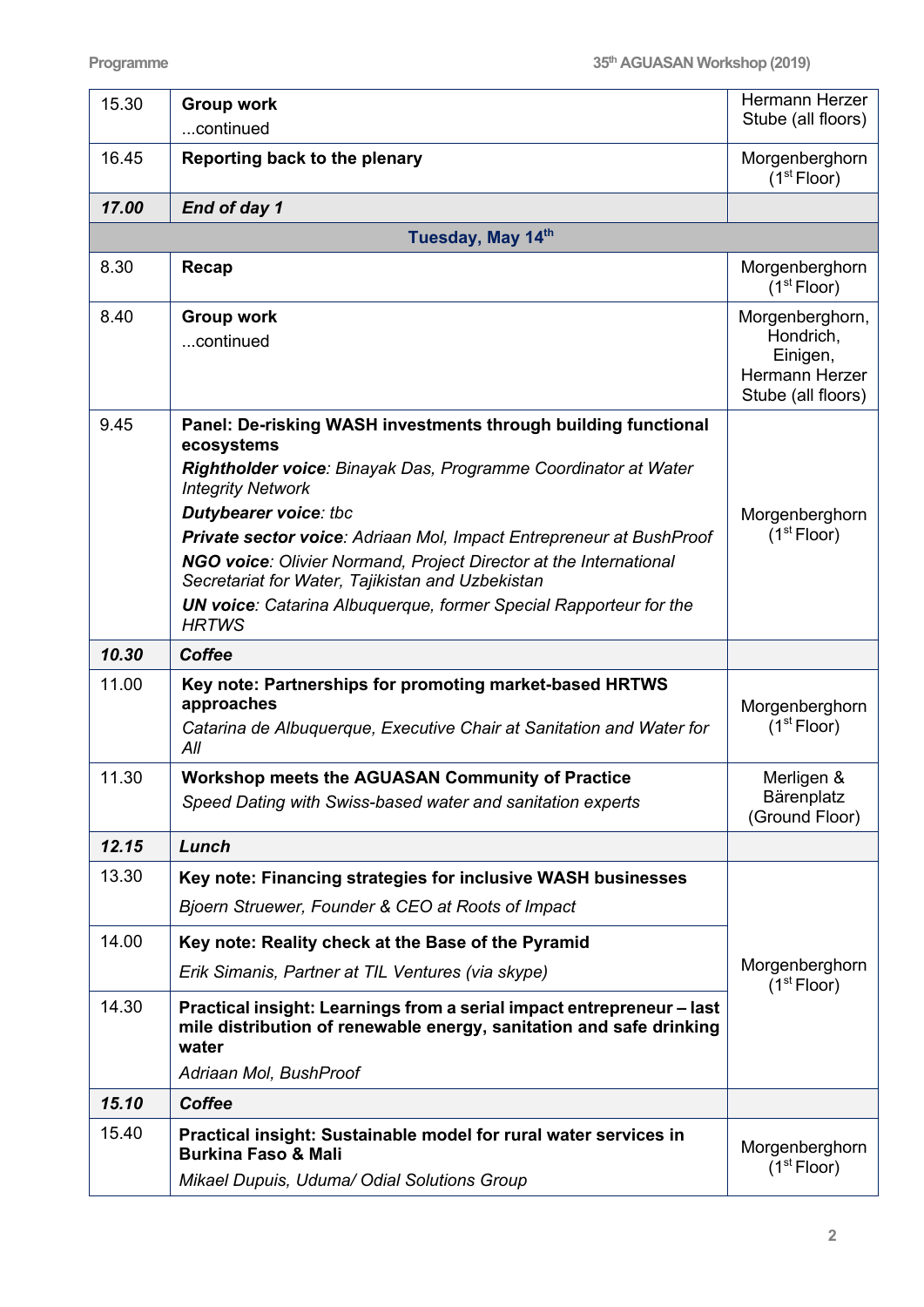| 16.20            | <b>Market place</b>                                                                                                                                                                                               |                                                                                                                                                                                                  |                                                                                  |
|------------------|-------------------------------------------------------------------------------------------------------------------------------------------------------------------------------------------------------------------|--------------------------------------------------------------------------------------------------------------------------------------------------------------------------------------------------|----------------------------------------------------------------------------------|
|                  | Tools, study results and more from the participants for the<br>participants                                                                                                                                       |                                                                                                                                                                                                  | Merligen &<br>Bärenplatz                                                         |
| 17.00            | Networking apéro                                                                                                                                                                                                  |                                                                                                                                                                                                  | (Ground Floor)                                                                   |
|                  | and market place continued<br><b>Wednesday, May 15th</b>                                                                                                                                                          |                                                                                                                                                                                                  |                                                                                  |
|                  |                                                                                                                                                                                                                   |                                                                                                                                                                                                  |                                                                                  |
| 8.30             | Recap                                                                                                                                                                                                             |                                                                                                                                                                                                  | Morgenberghorn                                                                   |
| 8.40             | Practical insight: Utility led distribution of filters in Ethiopia<br>Hester Foppen, Aqua for all                                                                                                                 |                                                                                                                                                                                                  | (1 <sup>st</sup> Floor)                                                          |
| 9.20             | <b>Practical insight: Multi-</b><br>stakeholder Water and<br><b>Sanitation Sector Committee</b><br>for improved governance of<br>corporate governed utilities,<br><b>Pakistan</b><br>Abu Rehan, SDC Pakistan      | <b>Practical insight: Promotion of</b><br>right to water and sanitation for<br>people living in informal<br>settlements: case of<br><b>Ouagadougou, Burkina Faso</b><br>Halidou Koanda, WaterAid | Morgenberghorn<br>$(1st Floor)$ &<br>Merligen<br>(Ground Floor)                  |
| 10.00            | <b>Coffee</b>                                                                                                                                                                                                     |                                                                                                                                                                                                  |                                                                                  |
| 10.30            | <b>Group work</b><br>continued                                                                                                                                                                                    |                                                                                                                                                                                                  | Morgenberghorn,<br>Hondrich,<br>Einigen,<br>Hermann Herzer<br>Stube (all floors) |
| 11.30            | Packing of lunch bags and departure of bus to Berne                                                                                                                                                               |                                                                                                                                                                                                  |                                                                                  |
| 12.00            | Field trip: Access to public water and sanitation services in<br>Switzerland for handicapped citizens and the role of the private<br>sector<br>Herbert Bichsel, Equal Opportunity Officer at Agile & Jojo Linder, |                                                                                                                                                                                                  | <b>Berne</b>                                                                     |
| 13.00            | Communication Manager at Kompotoi<br><b>Departure of bus to Lucerne</b>                                                                                                                                           |                                                                                                                                                                                                  |                                                                                  |
| 14.30            |                                                                                                                                                                                                                   |                                                                                                                                                                                                  |                                                                                  |
|                  | Field trip: The HRTWS in Switzerland from a historical perspective<br>Thomas Schmied, Supervisor of public wells at City of Lucerne/<br>www.lucernewater.ch                                                       |                                                                                                                                                                                                  | Lucerne                                                                          |
| 16.00            | Field trip: Innovative approaches for water and sanitational for all                                                                                                                                              |                                                                                                                                                                                                  |                                                                                  |
|                  | Lior Etter, Co-founder at Wasser für Wasser                                                                                                                                                                       | Lucerne                                                                                                                                                                                          |                                                                                  |
| 17.30            | Closing remarks and free time for visiting the old town of Lucerne                                                                                                                                                |                                                                                                                                                                                                  | Lucerne                                                                          |
| 18.30            | <b>Dinner at Restaurant Les Alpes</b>                                                                                                                                                                             |                                                                                                                                                                                                  | Lucerne                                                                          |
| approx.<br>21.00 | <b>Departure of bus to Spiez</b>                                                                                                                                                                                  |                                                                                                                                                                                                  |                                                                                  |